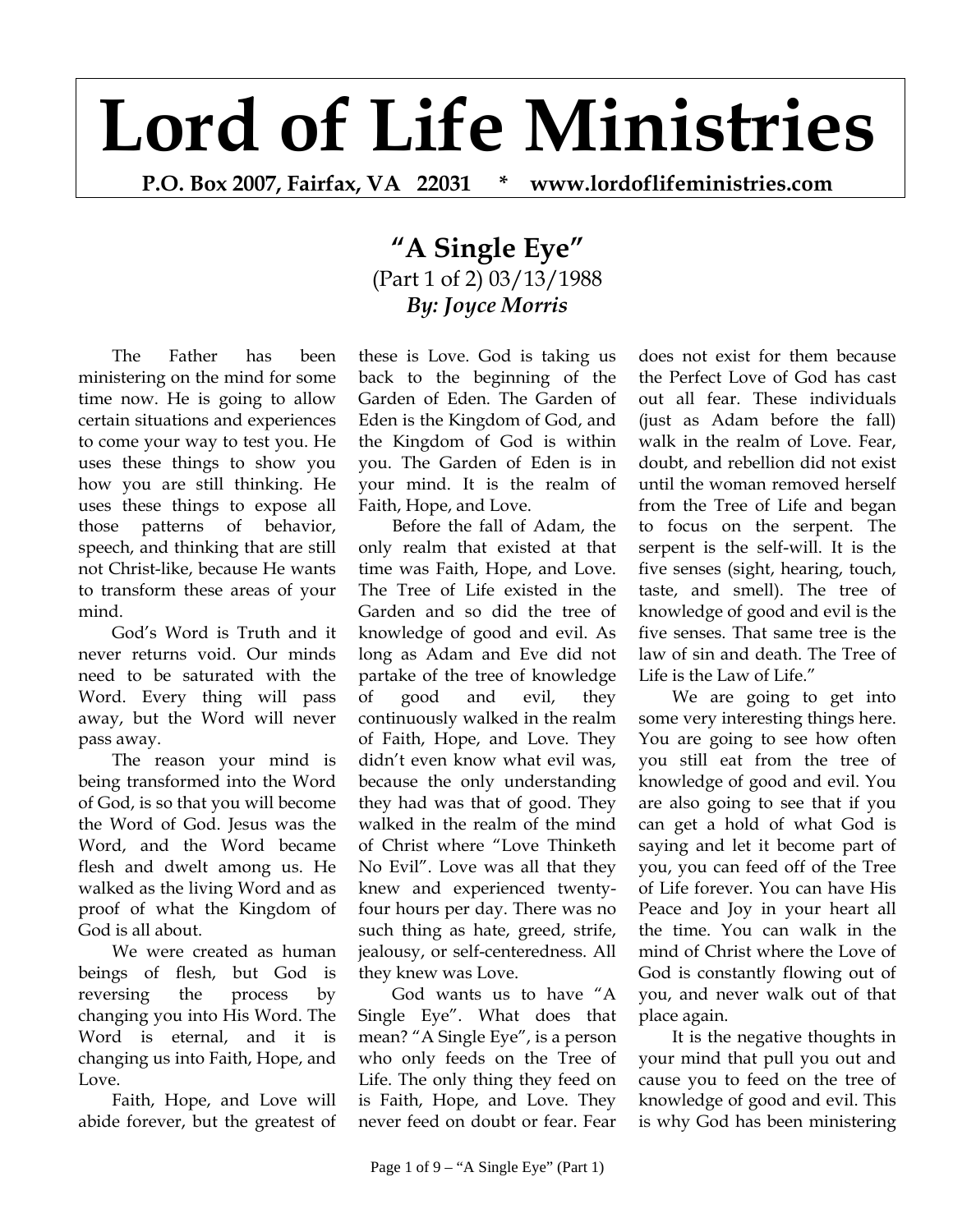on the mind, and why it is so necessary that He transforms and renews your mind.

Until Adam and Eve partook of the tree of knowledge of good and evil they had no knowledge or understanding of what evil was. They constantly walked in the realm of Love, and all they could see was the Love and the Goodness of the Lord. God said that they were to replenish the earth in His Love. They were to replenish (or restore) it into the Kingdom of God, because God wanted the Kingdom of God (which is Righteousness, Peace, and Joy in the Holy Spirit) to fill the whole earth.

Having a "Single Eye" will cause not only your mind, but your body also to be full of the Light of God. And if His Light were to fill your whole body, you would enter right on into eternity and never walk out again.

God is causing the old things (in you) to pass away! In the process of Him doing this, your conversation will change. Your attitude, behavior, and outlook on life will change. Your attitude towards other people will change. Everything in you that is still not Christ-like will have to be renewed and transformed!

We have been programmed in our minds by the way the world looks at things through the five senses and the carnal mind. We have been programmed through the people around us, through TV, the news, books, magazines, music, and even religion. We have been programmed with concepts, ideas, and imaginations (thoughts) that are contrary to the Word of God. These are the things that God is exposing (bringing into the Light) and judging in you and I today. He is renewing our minds to where we will have a "Single Eye" once again, just as Adam did before the fall.

In Matthew 6:22 it says, *"THE LIGHT OF THE BODY IS THE EYE* (singular – He is talking about having a Spiritual Eye, which is the mind of Christ, and seeing as He sees)*: if therefore THINE EYE* (vision/mind/understanding) *BE SINGLE* (not divided, as *"A double minded man is unstable in all of his ways."*)*, THY WHOLE BODY SHALL BE FULL OF LIGHT."* Notice it says, "EYE" singular, but if you go to Genesis chapter 3 you will see that it was when Eve first looked upon those things which are seen with her natural eyes (plural – the five senses and her own carnal reasoning/understanding) that she got into trouble.

We all have a Spiritual "EYE" (which is the mind of Christ), but just as with Adam and Eve, it is when we look upon things with our natural eyes that we get into trouble. The reason we get into trouble is because, **when we walk according to what we see with our natural eyes and lean upon our own understanding, we walk out of the realm of the Spirit** (Love) **and into the realm of appearances** (the five senses)**.** 

When Eve first began to LISTEN to the serpent (which is the self-will/the carnal mind) in Genesis 3:4-7, it says, *"And the serpent said unto the woman, Ye shall not surely die, For God doth know that in the day that ye EAT thereof* (from the tree of knowledge of good and evil)*,* 

Page 2 of 9 – "A Single Eye" (Part 1)

*then YOUR EYES* (natural eyes, plural - which are of the earth earthy) *SHALL BE OPENED*  (they would be opened up to the realm of appearances/the fivesense realm and made subject to the vanity (corruption/death) of this world)*, and ye shall be as gods, KNOWING* (UNDER-STANDING BOTH) *GOOD AND EVIL. And when the woman SAW that the tree* (of knowledge of good and evil) *was GOOD FOR FOOD* (something that she could partake of/take part in)*, and that it was PLEASANT TO THE EYES* (plural)*, and a tree to be DESIRED* (by the flesh/self-will) *to make one wise* (in the things/experiences of this world)*, she TOOK* (partook) *of the FRUIT thereof, AND DID EAT* (she became one with it in her mind)*, and gave also to her husband with her* (put those same thoughts in his mind)*; and HE DID EAT* (partook of those same thoughts and became one with them as well)*. And THE EYES of THEM both WERE OPENED, and THEY KNEW that they were naked* (were no longer clothed in the Righteousness of God. They knew that they were no longer walking in Faith, Hope, and Love because they had disobeyed God. THEY NOW KNEW BY EXPERIENCE WHAT EVIL WAS)*…".* 

It said in Matthew 6, *"if therefore thine EYE BE SINGLE, thy whole body shall be full of LIGHT* (LIFE/LOVE/UNDER-STANDING)*."* Meaning there would be no more darkness (death) in your body. No more darkness, no more sickness, no more negative thoughts - only the Light of God would remain!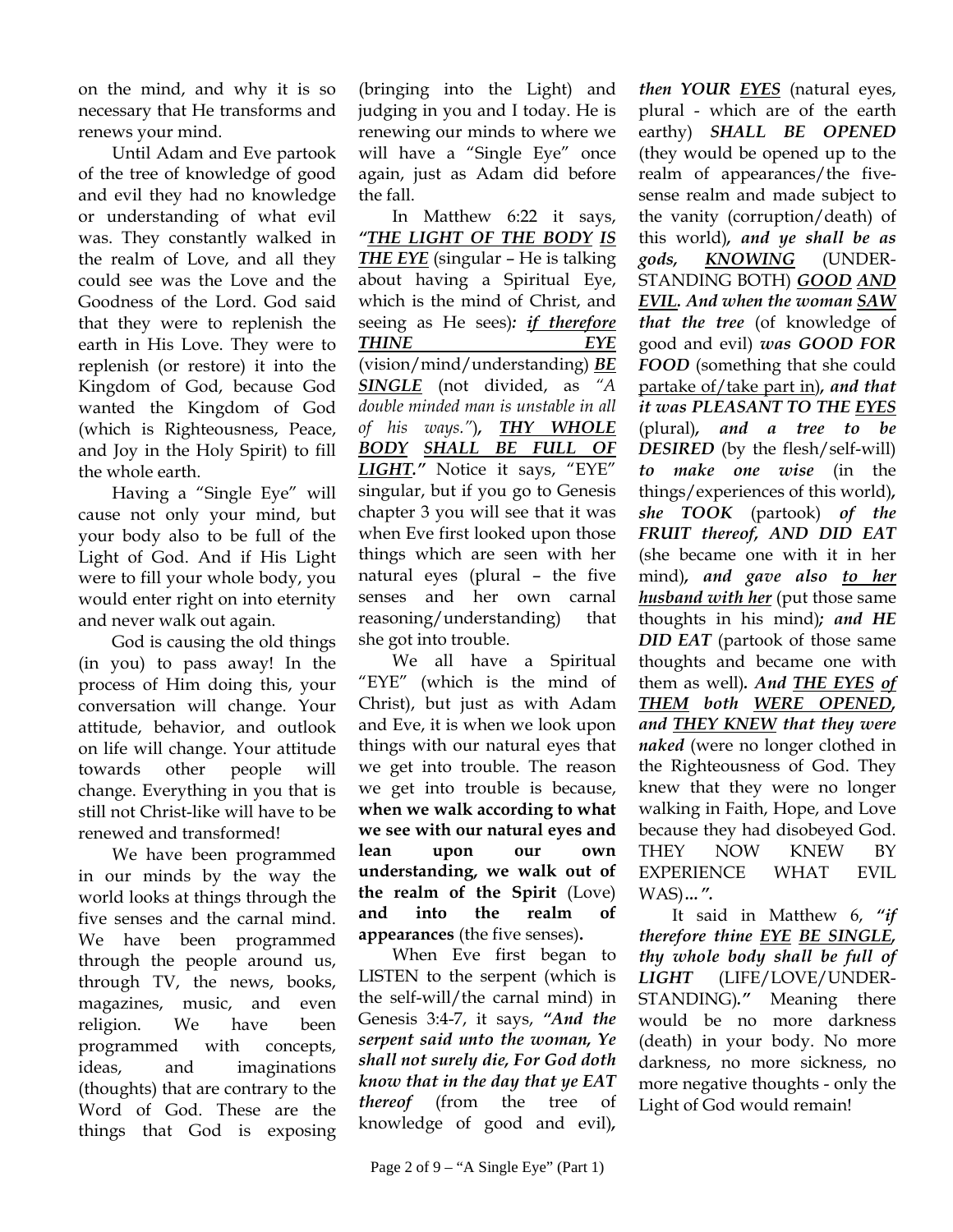It goes on to say in Matthew 6:23, *"But if thine eye*  (mind/understanding) *be evil, thy whole body shall be full of darkness. If therefore the light*  (understanding) *that is in thee be darkness, how great is that darkness!"* In other words, as long as we are still feeding on the tree of knowledge of good and evil we still have negative thoughts (darkness) in our mind! Jesus said in the next verse that, *"No man can serve two masters* (minds)*: for either he will hate the one, and love the other; or else he will hold to the one, and despise the other. YE CANNOT SERVE GOD AND MAMMON* (the flesh).*"*

It takes a while to get to the place where we have a "Single Eye", but there is a process that God has to put us through in order to change our thoughts and way of thinking into the Word of God.

Before the fall, Adam and Eve were overshadowed by the Word of the Lord. They had heard God's Word and His instructions to them, and He told them that they could eat from the Tree of Life, and from every other tree in the Garden except the tree of knowledge of good and evil. As long as they continued to do what God had told them THEY WOULD LIVE FOREVER. But God also told them that in the day that they would eat from the tree of knowledge of good and evil they would surely die.

God was telling them that if they ate of this tree they would die Spiritually, and if they ever died Spiritually (were cut off/separated from the Life of the Spirit) then death would begin to affect them in every part of their

body. **However, instead of walking in Faith, Hope, and Love, they listened to and believed what the serpent** (their self-will and their five senses) **was telling them.** 

The serpent basically said to them, "God is not telling you the truth. Surely you will not die, just look at how pleasant this tree is. Can you imagine how good its fruit must taste? God just told you that you would die, because He knows that if you eat of this tree your eyes will be opened and you'll be just like Him. He knows that if you partake of its fruit you will be as gods knowing both good and evil." The reason the serpent told them these things was because he wanted them to come down into a lower state of being, where he would sit upon the throne and rule over them.

The moment they believed the serpent and partook of the tree of knowledge of good and evil, death set in and began to affect every thing within them and every thing around them.

Before the fall, every thing was in harmony with God. Adam and Eve walked in oneness with God, and they were called "they" because of the oneness that was going on between them and the Father. They walked totally naked before God in the Garden of Eden, and felt no shame because they didn't see things as good and evil. They had no idea that evil even existed. All they saw (knew and understood) was Faith, Hope, and Love. Until they believed the lie that the serpent had spoken to them, they had walked in total oneness with the Father.

When they listened to the lie that the serpent (their self-will)

had told them, illusions and imaginations began to form in their minds. When they believed the lie and began to feed on (yielded to) those thoughts, they Spiritually died. You see it wasn't a literal tree that they partook of, it was thoughts that they were feeding on, and this is what caused the fall. When the soul (your mind/self-will) removes itself from the Word, your mind immediately goes into darkness where rebellion and disobedience sets in.

Fear did not even exist before the fall, but when you look in Genesis chapter 3, immediately after they ate of the tree it says, *"And THE EYES of them both WERE OPENED, and THEY KNEW THAT THEY WERE NAKED…and Adam and Eve HID THEMSELVES from the presence of the Lord God amongst the trees of the garden…And the Lord God called unto Adam, and said unto him, Where art thou? And he said, I heard Thy voice in the garden, and I WAS AFRAID, BECAUSE I WAS NAKED; AND I HID MYSELF."* They had left the realm of Faith, Hope, and Love in God, and went right into the realm of fear. They were hiding and afraid because they knew they were naked. God asked them this question, *"WHO TOLD THEE THAT THOU WAST NAKED? Hast thou eaten of the tree, whereof I commanded thee that thou shouldest not eat?"*  You see, prior to the fall they didn't even have the understanding that they were naked, because they didn't know what good and evil was. All they saw was good in everything.

"Well God how does this pertain to us, in our life? How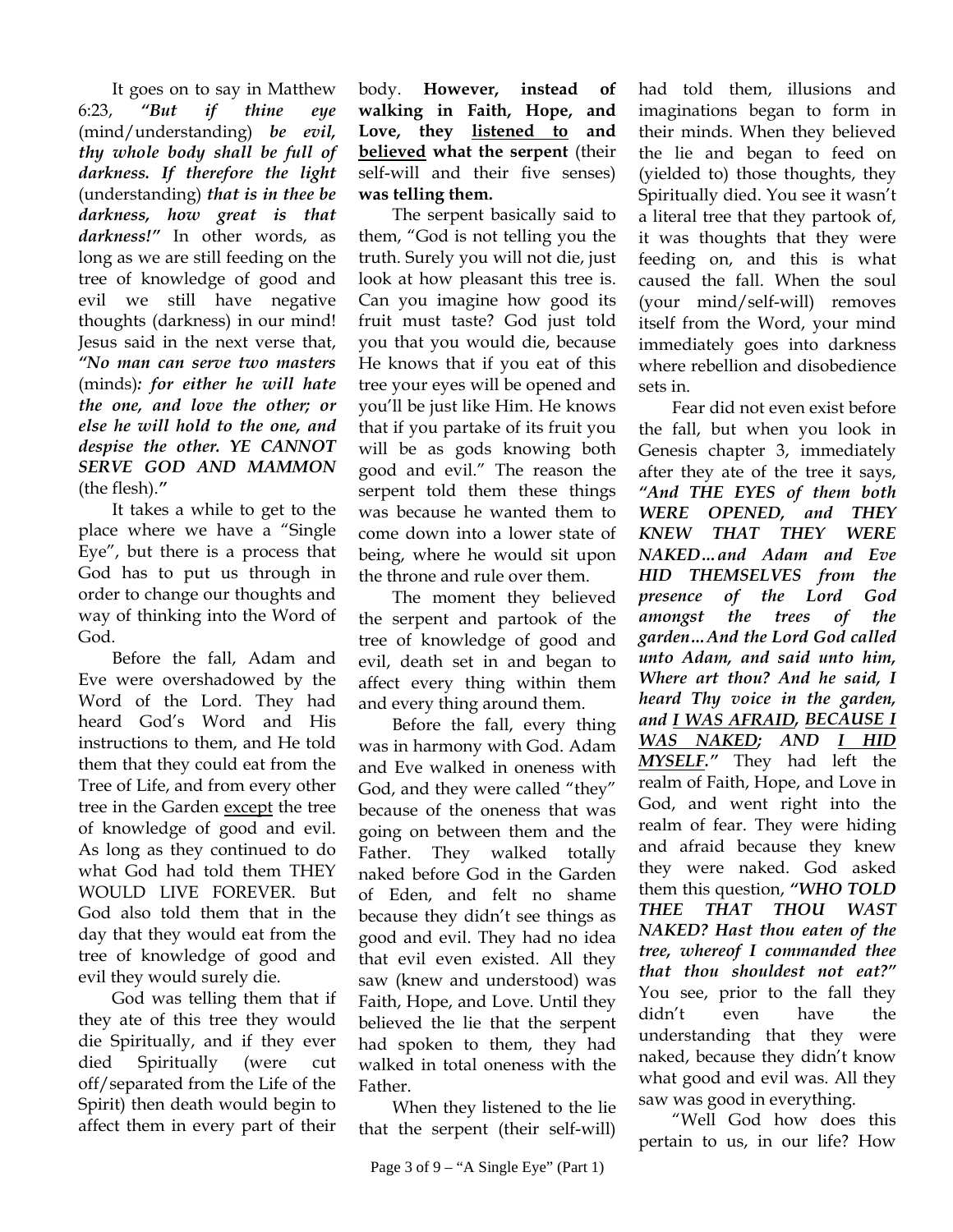can we have a Single Eye? Show us how we can have a Single Eye." It is a progressive thing that comes from progressive growth in the Lord.

Job is a good example of this. He started out doing pretty well in his walk with God, but then he got off track in his mind and had to go through some hells for a time. At first, the woman kept telling Job to curse God, but he said, "No, I'm not going to curse God, I'm going to worship Him." Can you imagine the situation Job was in. He lost his whole family and his home. He lost all of his goods, and all of his cattle. Job had lost everything that he owned. He had been stripped down to nothing, and then to top it all off, he was even attacked in His body. He was afflicted with boils all over his body.

Now I don't know if you've ever had a boil, but let me tell you they are a very painful thing to have. One time the Lord allowed me go through the experience of having a couple of boils under my arm. He did this to show me a little bit of what Job had to go through. Then He told me to stop complaining. God has a way of getting His point across one way or another. If you don't get it one way, then He'll show you another way by allowing you to go through something else until you get it.

To have a "Single Eye" means that you must know that no matter what is going on in your life, *"All things work together for good to them that love God, to them who are called according to His purpose."* You have got to get a hold of this, because no matter what your situation is; no matter what it

might be; if you look upon it as being evil you will never see what God is trying to show you. As long as you see evil in another person, in yourself, or in your situation, then you are still partaking of the tree of knowledge of good and evil. (I will continue to elaborate more on this as we go along.)

I am not saying that evil does not exist, because it does - but God doesn't want you to focus on it. Your focus is to be on Him, because He wants you to stay in that eternal realm of Faith, Hope, and Love.

Yes, a lot of evil things did happen to Job; but God allowed those things to happen to him for a purpose. Satan could only do what God allowed him to. Why did He allow Satan to do those things to Job? Because God had a plan and He didn't see these things as bad or evil. He only saw the good that would come out of it. He saw the end result of what was to take place in Job's life. He even saw that Job's family would be resurrected. God sees death totally different than man sees it.

It even says in Ecclesiastes 3:1 and 11, *"To every thing there is a season, and a time to every purpose under the heaven…He hath made every thing beautiful in His time…".* When you see people disobeying God, you are **not** to focus on their sin. You **are** to see them as God sees them, knowing that the time is coming when they will be perfected and made beautiful in the image of Christ.

Now I can understand why 1Corinthians 13 says, *"Love suffers long"*. To be long suffering means that you have patience with everyone. I really like that

saying, "Be patient with me, God isn't finished with me yet." The nature of CHRIST IS LOVE. The nature of THE CHRIST WITHIN YOU IS PATIENCE. We are to have patience one with another, because this is the Nature of God; and the reason He is long suffering and patient, is because HE SEES THE END RESULT OF ALL HIS CREATION!

This is what it means to have a "Single Eye". This is how we are to be, and this is how we are to see people, and ALL of our situations. We are to see them as beautiful. We are to look at the end result of everything (our situations and all of creation) with our Spiritual Eye (which is the mind of Christ) - and not with our natural eyes and the carnal mind.

If you lost your family, your home, your car, your money - if God allowed everything that was dear to your heart to be taken away - if you were to lose everything, what would your reaction or response be? What would you do?

What you need to know, and what your response should be is, *"All things work together for good to them that love God, to them who are called according to His purpose."*

Job had to go through some terrible things, but through it all there were some things that he needed to learn. When you read the Book of Job, you will see that it took 42 chapters before Job finally got what God wanted him to see. "Forty" represents the wilderness experience that Job had to go through in the process of being tried, tested, and proven. "Two" represents a true witness of the unity that Job came into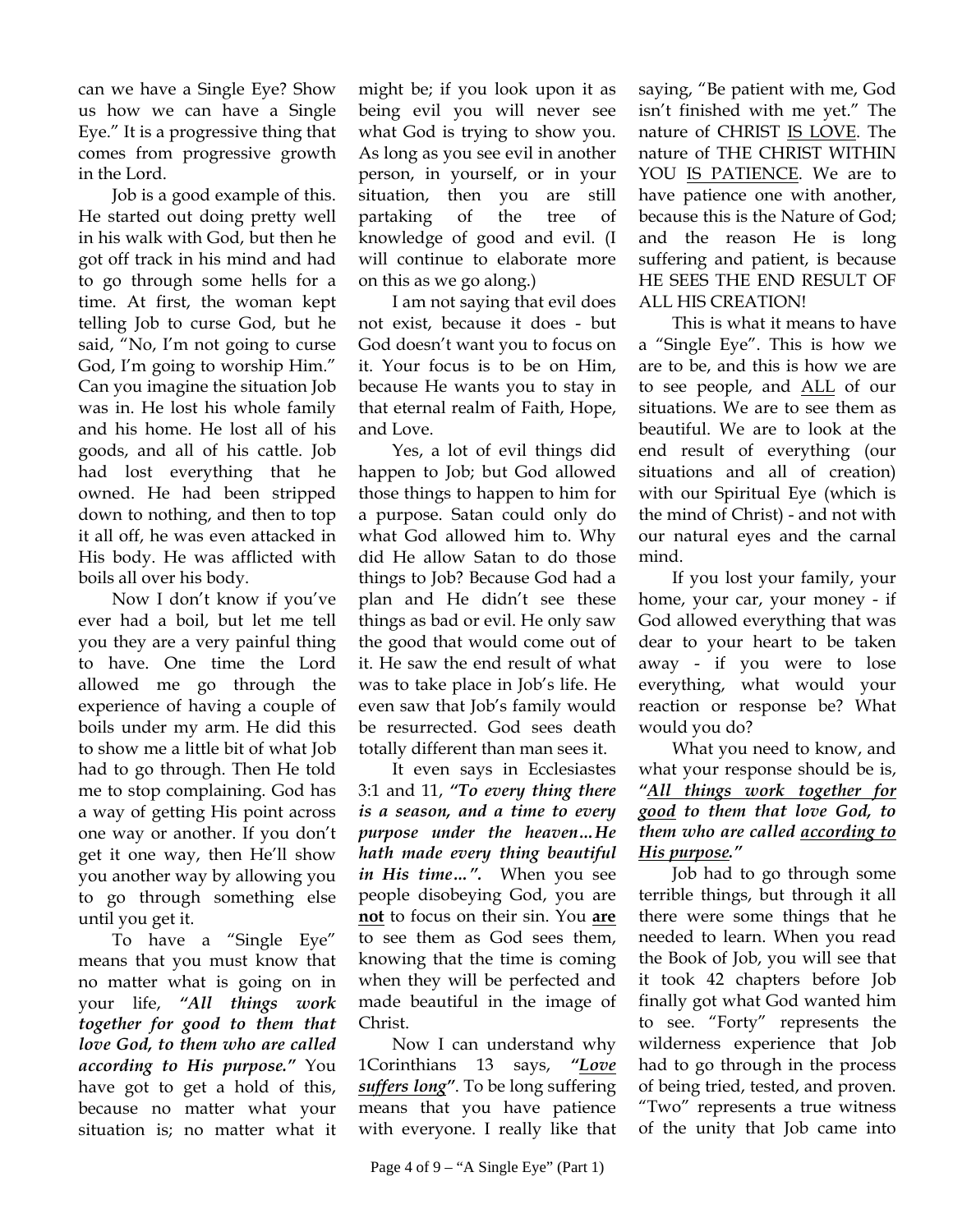with God, after He brought him through the wilderness.

God knew that Job still had fear in him, but Job couldn't see it. Job had the fear that he would lose everything he had. He even said in Job 3:25, *"For the thing which I greatly feared is come upon me, and that which I feared is come unto me."* (Jesus said, *"…out of the abundance of the heart the mouth speaketh."*)

Out of Job's own mouth, he spoke what was still in his heart, but he was not able to see it for what it was. In God's plan, He intended to use the situations in Job's life to perfect him, and to show him that he was still walking in the realm of good and evil. He wanted Job to see that he was still looking upon his situations with his five senses and carnal reasoning; and that as long as he did this, he could not see all the good that God was going to bring out of these things. God desired to bring Job into the eternal realm of Love, but God also knew that Job needed to have this wilderness experience (in his mind) in order to get there.

Job 7:1-3 says, *"Is there not an appointed time to man upon earth? Are not his days also like the days of an hireling? As a servant earnestly desireth the shadow, and as an hireling looketh for the reward of his work: So am I to possess months of vanity, and wearisome nights are appointed to me."* (The night times that you have in your mind is really the tree of knowledge of good and evil.) Verse one asks the question, *"Is there not an appointed time to man upon the earth?"* The answer is, yes! God has an appointed time for every individual. Ecclesiastes said, *"To* 

*every thing there is a season, and a time to every purpose under heaven."* To every man there is an order, and when his order is up (in God's time, according to HIS PLAN), God knocks at his door and awakens him Spiritually unto Himself.

Job said that, *"As a servant eanestly desires the shadow, and as a hireling looketh for the reward of his work. So am I made to possess vanity…".* Job had to live in vanity for 42 months, because he was feeding off of the tree of knowledge of good and evil. He couldn't get his eyes off of his problems and situations. He couldn't see the good that was going to come out of it.

Have you ever noticed, that right after He has brought you through something, He also shows you how He has used it to your good. God is trying to teach us not to focus on the evil or bad, but rather to see good at the beginning, in the middle, and at the end of all our situations.

Having a "Single Eye" will cause you to stay in the realm of Faith, Hope, and Love. God knows that in order for us to walk in this realm all the time, we need to have our minds transformed. He also knows that in order for our minds to be transformed, we need the truth and that it must be taught to us.

We all still have a certain amount of negative thoughts in our mind (some people have more than others). We have all been exposed to people and situations in our life that have been negative, and (to different degrees) some of these things still affect the way we look at our situations, other people, and even ourselves today.

Some people have been subjected to negative or abusive people, situations, and thinking for most (if not all) of their life. With all that they have been exposed to (and have fed upon), it takes them longer to get out of all those negative patterns of thinking that is in their mind. This is the reason why we need to be patient and longsuffering with one another. We are to demonstrate God's Love to people, and constantly point them to this realm of Faith, Hope, and Love that God wants them to walk in.

In 1Thessalonians 5:18 it says, *"IN EVERY THING GIVE THANKS: FOR THIS IS THE WILL OF GOD IN CHRIST JESUS CONCERNING YOU."* Jesus was/is the pattern and He showed/shows us how to come into, and stay in this realm. He demonstrated to us that in every situation we have (no matter what it is) – we are to give praise and thanksgiving to the Father. We are to glorify Him! We are to walk in the understanding and attitude where we say to ourselves (in every situation), "It is Good! Good is going to come out of this! Good is all I see!"

No matter what we are going through, God is using our situations to work more of His Nature into us. For example: the only way He can work His Patience into you is through tribulation. If you are not patient with other people, then God will allow tribulation to keep coming your way until you learn to have His longsuffering for mankind.

Going back to Job 7:4 it says, *"When I lie down, I say, When I shall arise, and the night be gone? And am I full of tossings to and*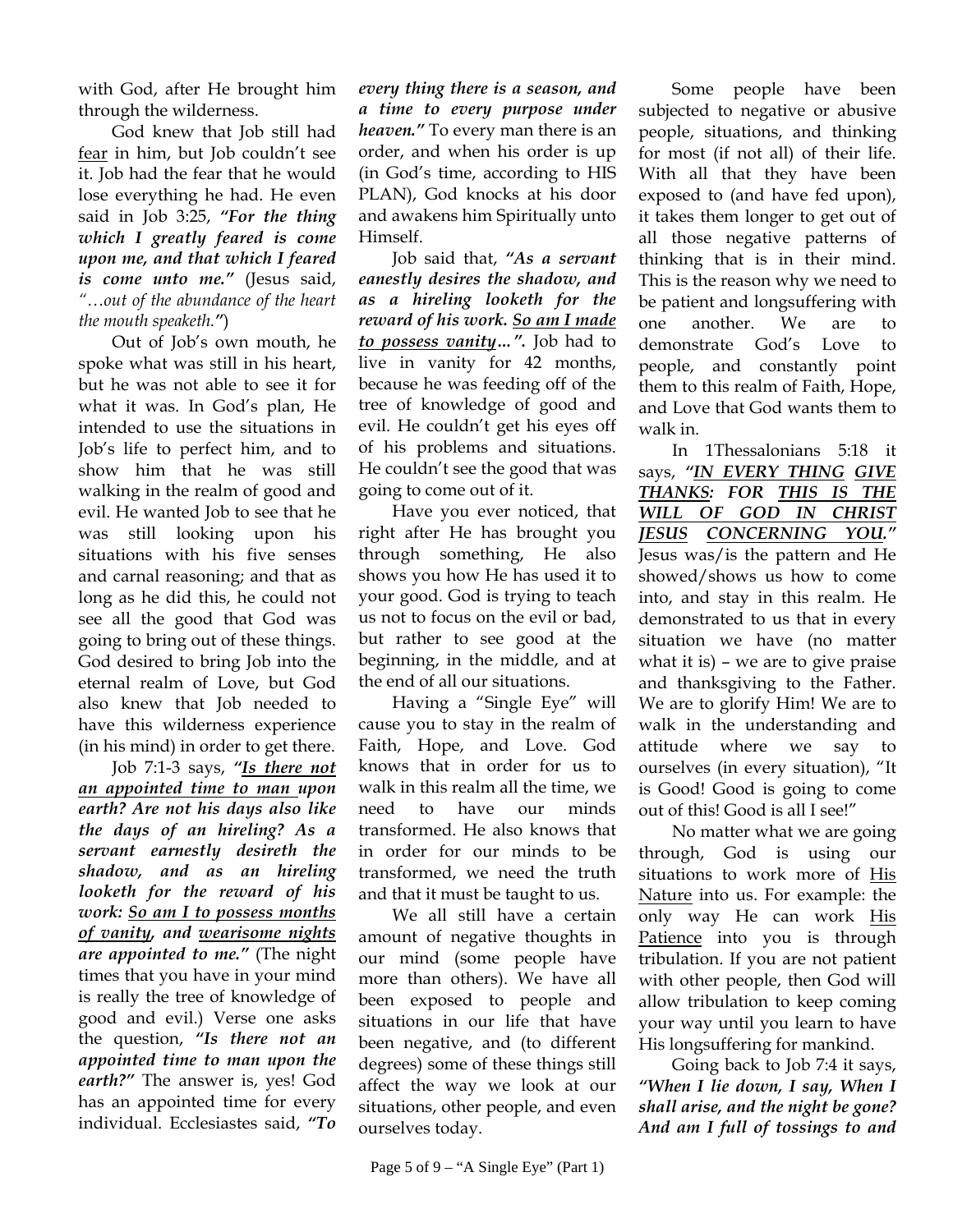*fro unto the dawning of the day."* In other words, instead of Job getting in the Spirit (mind of Christ), he was down there wallowing in the soul, seeing nothing but good and evil. He was saying that he was sick of dwelling in that realm, because the night (darkness in his mind) was hell and he had no rest.

It's interesting that in Isaiah 5:14, God calls "hell" a "her". Well why does He do that? Because, He is talking about the soul. It says, *"Therefore hell hath enlarged herself, and opened her mouth without measure…".* God is talking about the soul, because whenever your soul (the woman/your self-will) opens its mouth and the serpent speaks to you, and you do what it tells you to do - you go right into hell (in your mind) every time. The soul is the only thing that can bring you into hell.

David understood this and said in Psalm 139:8, *"If I ascend up into heaven, thou art there: if I make my bed in hell, behold, thou art there."* He was saying, "God, you know when I have ascended in the mind of Christ. You know when I am happy and full of joy, seeing every thing as good. But you also know when I have descended into my soul, into the realm of good and evil. You know when I am upset. You know when I am mad. You know when I am in hell in my mind. God, you know all of these things." David came into a place in God where he began to see darkness and Light as the same.

When you come to the place where you see both the darkness and the Light in your life as the same; you will no longer descend into hell (your soul), because you will see the good in every thing.

David said that, *"…if I make my bed in hell, behold, thou art there."* Why did he say this? Because when you go into hell you take God with you. This is the reason why hell is called a her. It is the soul. It was the woman/the soul that ate (eats) of the tree of knowledge of good and evil, and then she gave it to her husband (the first Adam – the flesh man/mankind) to eat. However, the mind of Christ will never, and can never eat of the tree of knowledge of good and evil. The Christ will never descend into the five senses in order to please itself/the flesh. The Christ in you has a "A Single Eye" and is here to please the Father only. It is the woman (the soul) that descends into the fivesense realm to feed off of the tree of good and evil.

All of Job's friends looked upon Job's situation with their natural minds and called it evil. They judged things according to what their five senses (the woman) was telling them. They basically said to Job, "What have you done, Job? Look at all of the stuff that is happening to you. You must be a very bad person." All Job and his friends could see was good and evil. Job was sick and tired of his soul. But he also knew that eventually there had to come the dawning of a new day; and one way or another, an end to the hell he was going through. In Psalms 30:5 it says that, *"…weeping may endure for a night, but joy cometh in the morning."*

In the natural, you can have some dark days where it appears that there is no Sun. The Sun

didn't go anywhere; it's just hidden behind the clouds. The SON in you doesn't go anywhere either - but sometimes your mind becomes so cloudy with negative thoughts that you cannot see God, or the good in your situations. The good is there, because God is working His purpose in your life through it. Your eyes are so focussed on the negative that all you can see is evil or bad.

**You need to understand that no matter what your situation is, if God is in your life then everything that is going on in your life is working to your good.** 

I know that certain things in our lives seem very hard at the time we are going through them. In the natural, things may look so negative that they may even seem hopeless to the carnal mind at times. Regardless of how it looks in the natural, you need to keep looking for the good, because good will always come out of the situation.

When you finally make up your mind to see the good in everything, then God can bring you through your situations much quicker. He will also show you how He used everything that you went through for your good, and to bring about His purpose in your life.

In Job 7:11 Job said, *"Therefore will I not refrain my mouth; I will speak in the anguish of my spirit; I will complain in the bitterness of my soul."* Job's soul was feeding on the tree of knowledge of good and evil. He was living in the five-sense realm according to the outward appearance of things, and his soul was murmuring and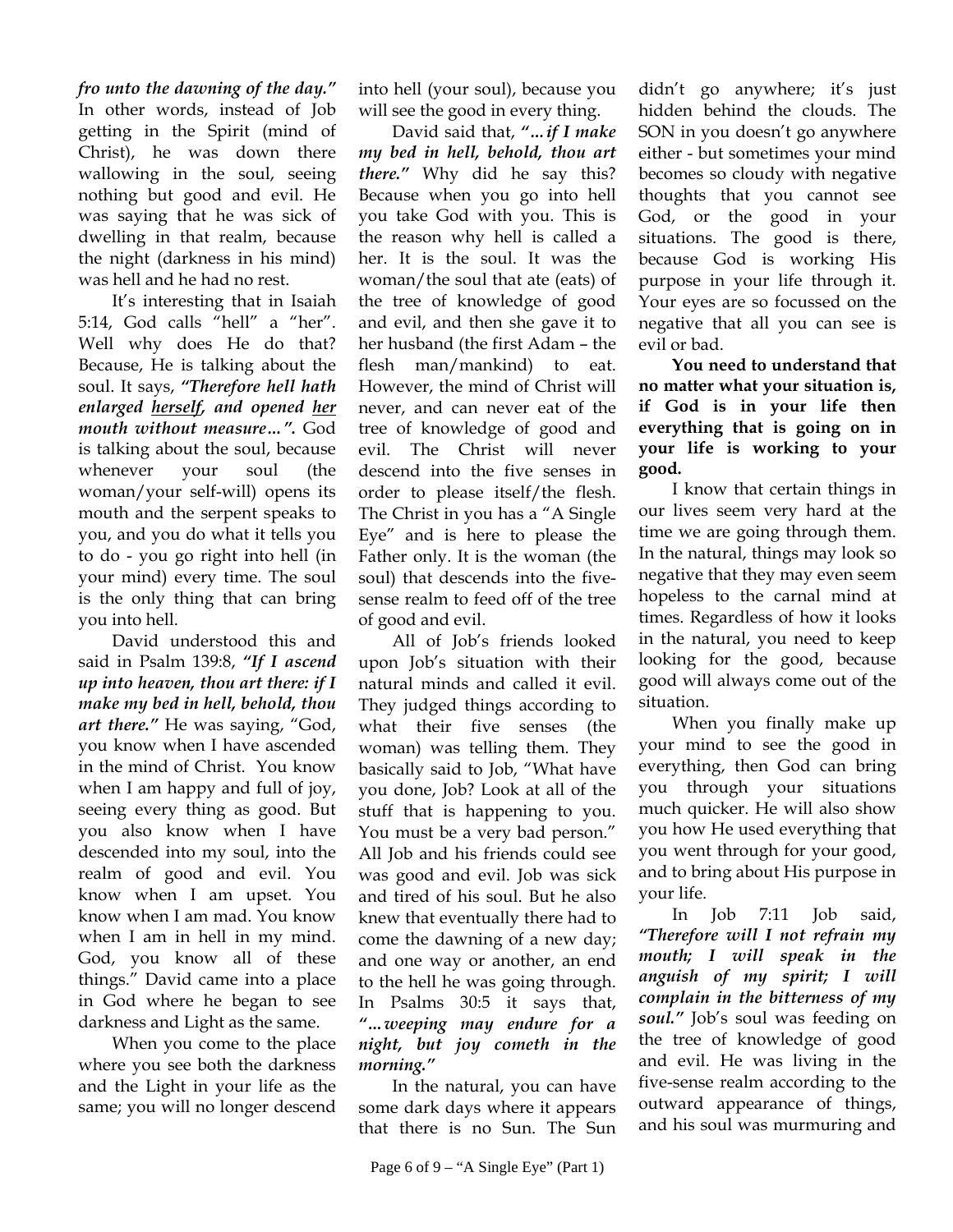complaining because all he could see was evil. Eating from the tree of knowledge of good and evil will cause you to live in the appearance of things and will take you right into hell in your mind. When you eat from the tree of knowledge of good and evil you have no peace, no joy, and no rest in your mind; then your soul starts to murmur and complain which only adds to your misery.

Everything that you see on the outside is temporal and will not last; but those things which are **not** seen through the five senses, are eternal and will last forever. The more you learn to focus upon the things which are eternal, the more you will walk in the Spirit in the realm of Faith, Hope, and Love.

In Job 7:12, Job goes on to say, *"Am I a sea, or a whale, that thou settest a watch over me?"* In other words Job was saying, "I am a human being, and I will think what I want to think, and feel what I want to feel." He was basically saying that he was like a sea monster, or a great beast that lives in the sea (of soulish thoughts). Job was right with this analogy of himself because whenever we are not walking in Faith, Hope, and Love - we take on the nature of (and become) the 'beast'. The 'beast' is the flesh man walking in the Adam nature.

In verses 13 and 14 Job says, *"When I say, My bed shall comfort me, my couch shall ease my complaint; Then thou scarest me with dreams, and terrifiest me through visions."* He was basically saying, "God, I just no sooner comfort myself a little bit and come into a place of ease by unloading on you through murmuring and complaining; I

just no sooner express my anger to you because I don't like my situation - then here you come talking to me with dreams and visions. God, I don't understand why you're doing this to me."

In verse 15 he says, *"So that my soul chooseth strangling, and death rather than life."* You see, Job's soul (the woman) was making choices here. God said in Deuteronomy, *"Behold, I set before you this day a blessing*  (life) *and a curse* (death)*."* He also said, *"See, I have set before thee this day LIFE AND GOOD, and death and evil."* God is saying to the soul, "You have to choose whom you are going to serve, Life or death.

The Life that God is talking about is Him. He is saying, "Soul, you have to make up your mind and choose to walk in union with Me in the Kingdom of God, of Righteousness, Peace, and Joy. You have to choose to walk with a "Single Eye" (in the mind of Christ) in the realm of Faith, Hope, and Love. You have to choose whether or not you are going to obey My Word and eat only from the Tree of Life. But Soul, if you choose to disobey Me, and eat from the tree of knowledge of good and evil, then you shall surely die. If you choose to eat from the tree of knowledge of good and evil you will partake of the death that comes from living according to your five senses in the realm of appearances. If you choose death over life, you are choosing to dwell in fear, doubt, unbelief, confusion, hate, anger, and rebellion. When you choose death, you have no peace or joy in your mind, so you go around murmuring and complaining.

Death is the complete opposite the mind of Christ, because the mind of Christ is Life. It is Righteousness, Peace, and Joy."

In verse 15, Job says, *"I loathe it; I would not live away: let me alone; for my days are vanity."* Job was saying, "Leave me alone God. I'd rather live in the vain imaginations and illusions of the appearance realm. I refuse to praise you in my situations because I don't like them."

When Job spoke the things he did in chapter 7, he didn't have enough of God's Word and understanding in him yet. God knew this, so He used the situations in Job's life to bring him into a higher realm of understanding and maturity in Him. In the wilderness of Job's mind, he had to go through one test and trial after another until God brought him out of it in the 42nd chapter. God uses the wilderness experiences in our lives to try, prove, and test us. He uses the wilderness to show us how we are still thinking, and to uncover those attitudes and behaviors within us that are still not Christ-like.

By chapter 42, Job had learned some valuable lessons and was beginning to get the picture. Verses 1-2 says, *"Then Job answered the Lord, and said, I know that thou canst do every thing, and that no thought can be withholden from thee."* He was beginning to see that God was in control of all the situations that occurred in his life. He also saw that you can't hide anything from Him either. He learned that God not only knew his thoughts; but He also knew those thoughts that had been hidden deep within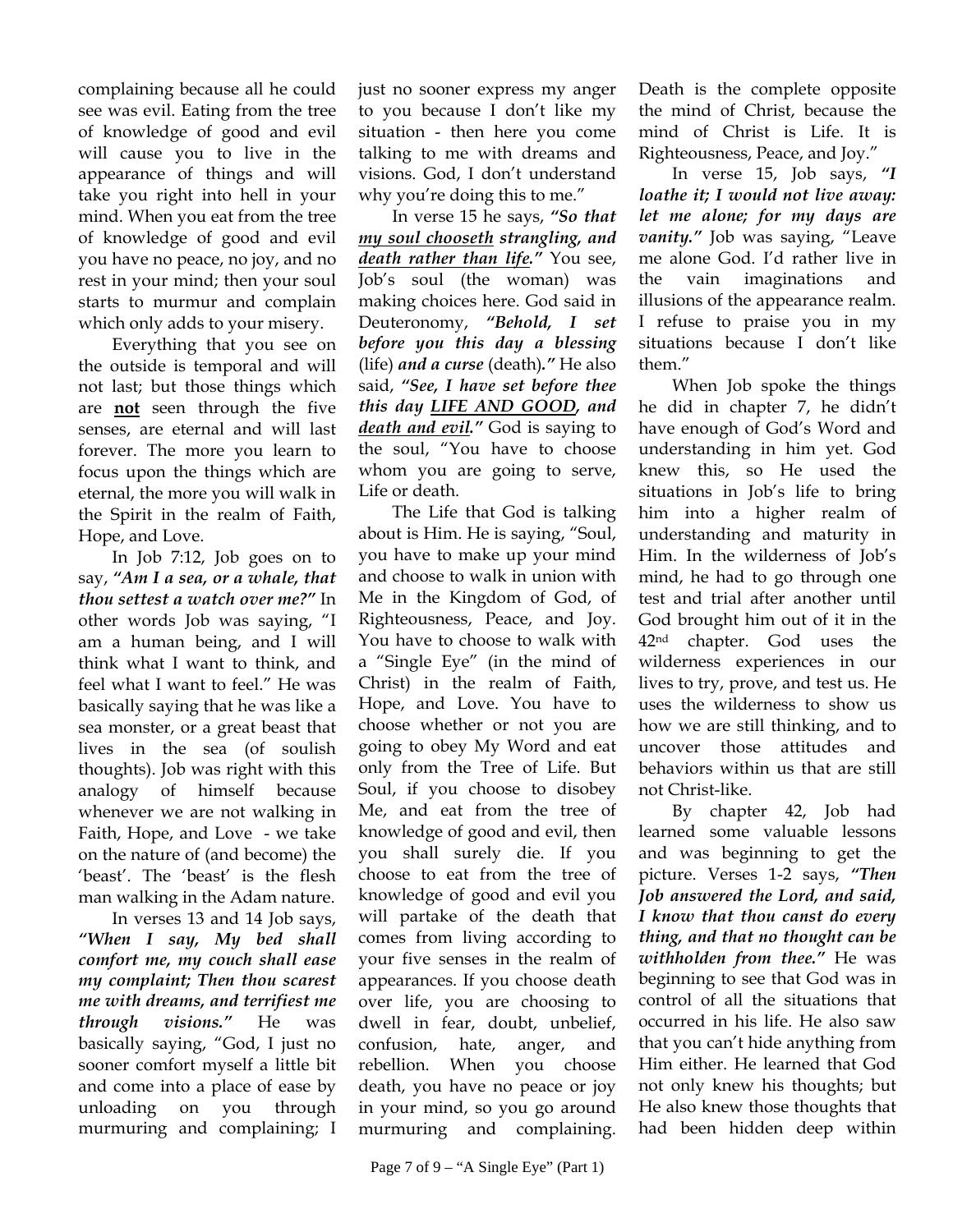Job's mind. Those things of which even Job himself was unaware. Job saw first hand how God used the situations in His life to bring those things to the surface, where he could see them for himself. God wanted Job to see these things so that he could repent, and let God deal with those areas of His mind.

The woman (Job's soul/mind) kept telling Job to curse God; but if Job had continued to worship God; and if he would have remained in the attitude, "God is in control of my life. God is using every thing to my good, according to His purpose. God is perfecting me" then God could have brought Job out a lot sooner than He did. God was perfecting Job. He was bringing him into more of His nature, image and likeness. When God was finished, He not only restored Job, but He gave him a double portion of all that he had lost.

Job chapter 42:3 says, *"Who is he that hideth counsel without knowledge? Therefore have I uttered that I understood not; things too wonderful for me, which I knew not."* How many times have we been in situations where we were quick to judge. What is a Righteous judgement? It is to judge things according to how God sees them, and not with the your natural eyes in the fivesense realm of appearances.

There is a Branch that is going to judge Righteously, and they will never judge by what they hear with their ears, or see with their eyes.

Have you noticed that when God brings people here for healing, or deliverance, or to be restored - He doesn't bring out all

the ugly stuff in a person's life? Instead, He zeros in on the lies from the past that are influencing their present way of thinking and behavior. He also reveals what He wants to bring them into. God doesn't focus on where they are at, or what they are doing. He focuses on where they will end up.

God sees them as being perfected and finished in Him. God says, "Focus on the good in that individual. Arise and look at them through My eyes." But when we don't walk in the realm of Faith, Hope, and Love, all we see in people is their faults, and the bad parts of their behavior.

As a minister, you see a lot of things when dealing with people, but if I had only focussed on the negative (the good and evil) in people - I would have given up years ago. God has taught us to focus on the end result of what He is bringing that individual into.

God gave an example of this. He said, "If you see an individual that drinks, and in your mind you continually call him an alcoholic, then he will remain an alcoholic. The same thing is true when you look at someone as being an adulterer, or whatever sin they are involved in. Whenever you put a label on someone that identifies them with their negative behavior (sin); and you say in your mind, "That is what they are", you are actually giving strength to that area of their life. You are literally holding them in that state of being. By focussing on the weak areas of their life, you are not allowing them to come into the Light. And as long as you are in that state of mind and continue to

Page 8 of 9 – "A Single Eye" (Part 1)

see them that way - you cannot minister Life to them. When you do this, you are walking under the law of sin and death. You are also keeping that other individual there as well. If you are under the law of sin and death, it is just that – death! The law of sin and death operates every time you choose to focus on the negative in another individual, rather than bringing them up with the Love of God."

What does it mean to have a "Single Eye"? It means, when you see an individual, instead of focussing on that person's faults, you go within and pray, saying, "God, let me see this person with a "Single Eye". Let me see them as you see them." And as you keep lifting that person up with your thoughts, you will also be able to see a change take place within that person.

I remember a young girl that had accepted Christ at the age of twelve. But after a while she got side tracked and got involved in occult and all kinds of things. She started drawing pictures of dragons and spirits. Every time I went to visit her she would bring out all these pictures to show me. Things got to be so bad that I could hardly stand to be around her, because (in my head) every time I saw those pictures, all I could think within myself was, "She's wrong!" Then the Lord spoke to me one day and said, "Stop it. Just Love her and accept her where she is." He said, "You do not have to love the sin, and things that they do – but Love the person!"

Shortly after that (when I had stopped being critical of her in my thoughts), she started getting closer to me and she couldn't wait to see me again. Then God